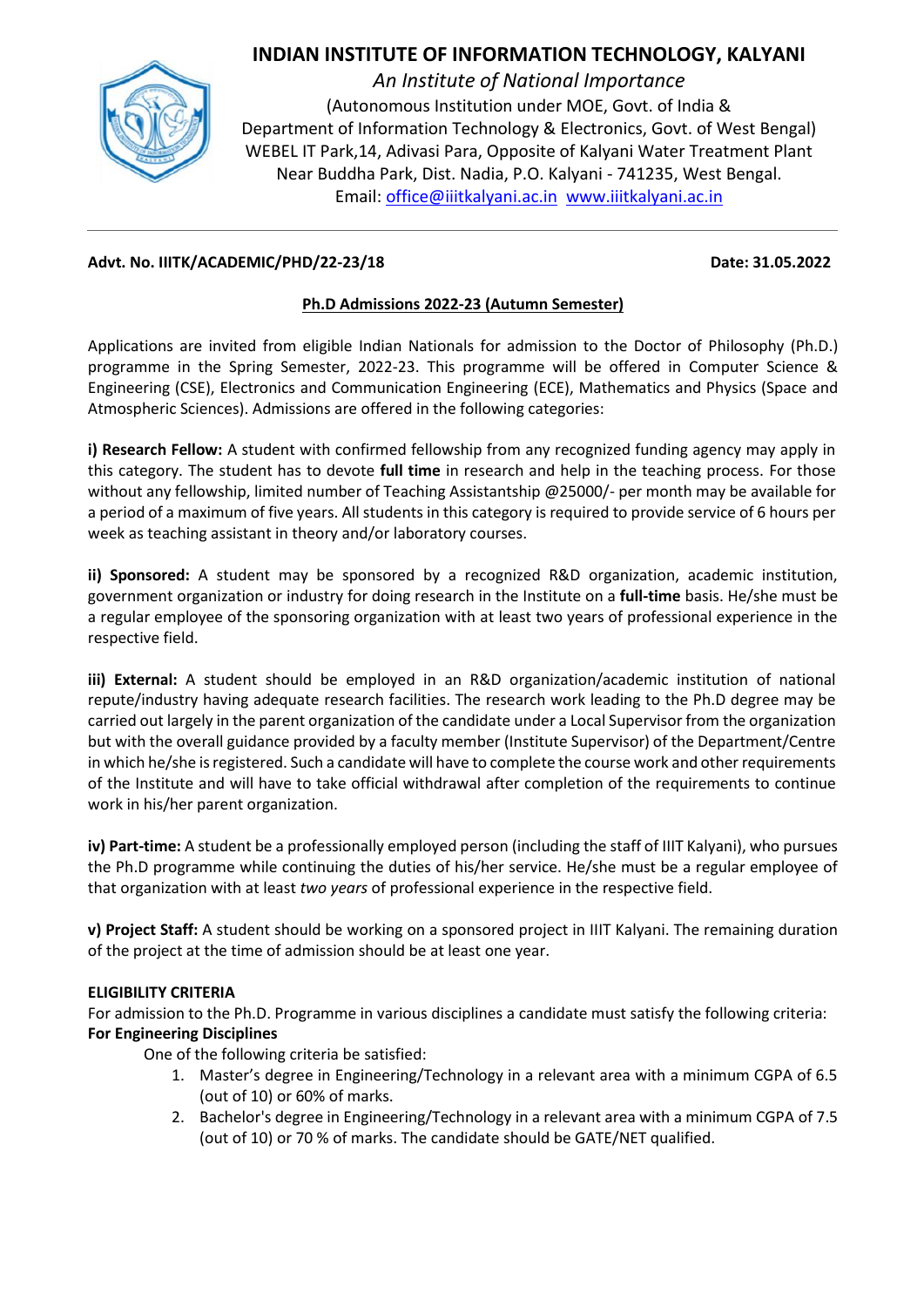

# **INDIAN INSTITUTE OF INFORMATION TECHNOLOGY, KALYANI**

*An Institute of National Importance* (Autonomous Institution under MOE, Govt. of India & Department of Information Technology & Electronics, Govt. of West Bengal) WEBEL IT Park,14, Adivasi Para, Opposite of Kalyani Water Treatment Plant Near Buddha Park, Dist. Nadia, P.O. Kalyani - 741235, West Bengal. Email[: office@iiitkalyani.ac.in](mailto:office@iiitkalyani.ac.in) www.iiitkalyani.ac.in

#### **For Science Disciplines**

Master's degree in Science in a relevant area with a minimum CGPA of 6.5 (out of 10) or 60% of marks. The candidate should be GATE/NET qualified.

Mere fulfilment of eligibility criteria does not ensure an applicant's right to admission in the Ph.D programme. The decision of the selection committee will be final in this regard. Reservations will be applicable as per MoE, Govt. of India norms.

#### **APPLICATION PROCEDURE**

Interested candidates are requested to apply by **filling up and submitting the** [Google form available](Google%20form%20available%20here)  [here](Google%20form%20available%20here)[\(https://docs.google.com/forms/d/e/1FAIpQLSeyX\\_8a7nf7OO13DOJueTPesay27zuTSIUK0QAF5wl3Qu2](https://docs.google.com/forms/d/e/1FAIpQLSeyX_8a7nf7OO13DOJueTPesay27zuTSIUK0QAF5wl3Qu2O7Q/viewform?usp=sf_link) [O7Q/viewform?usp=sf\\_link\)](https://docs.google.com/forms/d/e/1FAIpQLSeyX_8a7nf7OO13DOJueTPesay27zuTSIUK0QAF5wl3Qu2O7Q/viewform?usp=sf_link) **along with the PhD application form available on IIIT Kalyani website** (iiitkalyani.ac.in). The candidate should also **send the hard copy of the application form** duly signed and completed in all respect (with self attested copy of all certificates/relevant documents and proof of online transfer of application fees) to the institute address through speed post/courier only. Templates for noobjection certificates are available in Annexure I of the application form. Candidates are requested to check the form submission guideline available on institute's website before filling up the form. Candidates are also requested to subscribe the envelope with "**Application for Ph.D Admission**". The Institute reserves the right not to fill any or all the positions for Ph.D program.

#### **Application Fees**:

Application fees of Rs. 500/- (Rupees five hundred only) [Rs. 300/- (Rupees three hundred only) for SC/ST/EWS] (Non-Refundable) should be paid (before submitting the Google form) through online transfer in the bank account of IIIT Kalyani (details given below). Reference no. of bank transaction should be mentioned in the specified section of the application form.

#### **Bank Detail:**

A/c Name: Indian Institute of Information Technology, Kalyani Bank Name: State Bank of India A/c No: 33984361509 IFSC Code: SBIN0006701, MICR Code: 700002332

#### **Hard copy should be sent to the following Address:**

The Deputy Registrar, Indian Institute of Information Technology Kalyani, 14, Adivasi Para, Webel IT Park (Near Buddha Park), Kalyani – 741235. Nadia, West Bengal

#### **SELECTION PROCEDURE**

- 1. Admission will be made based on the fulfillment of eligibility criteria and performance in the written test and/or interview. The first round of shortlisting will be based on applications received by **21/06/2022**.
- 2. The candidates are requested to visit the Institute's website for the date of the interview.